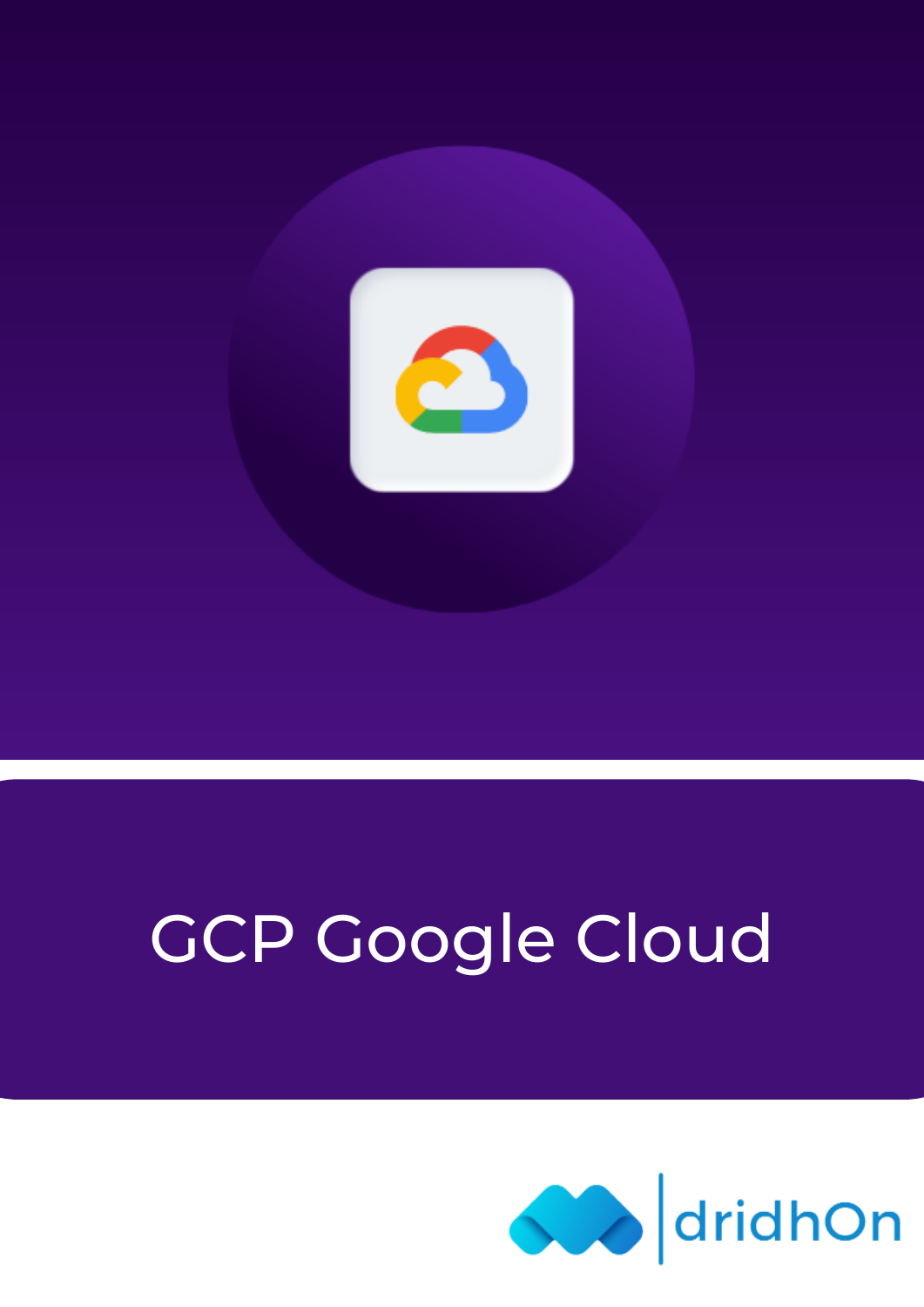## Course Overview:

dridhOn Google Cloud Platform GCP training with Cloud Computing of Google is industrydesigned to help you become a certified Google Cloud expert. You will learn about the key concepts of Google Cloud Platform (GCP) core infrastructure services and managing GCP services like storage, compute, database, networking, identity, and access management, security services, and the key guidelines for implementing GCP as part of the GCP certification training, as well as hands-on projects and case studies to ensure that you are Industry ready upon completion of the course.

# **Training Features:**

- 8X higher interaction in live online classes conducted by industry experts
- 48 Hrs. live Classes of Google Cloud with Interview Preparation
- 3 real-time industry projects with hands-on preparation
- Unlimited Interview Opportunities with Placement Support
- Industry-recognized course completion certificate

# Delivery Mode:

Online Live Virtual Instructor Led Training

## Target Audiance:

The Basic Requirement to start a career as a GCP Architect Developer, you'll need a Bachelor's degree or at least 1+ years of experience in Information Technology (IT). A Bachelor's degree in Technology justice will help you get the job.

## Key Learning Outcomes:

- AI & Machine Learning.
- API Management.
- Application Development.
- Cloud Migration.
- Cloud Operations.
- Containers & Kubernetes.
- DevOps & SRE.
- Hybrid & Multicloud.

# Certification Details:

- Complete at least 85 percent of the course or attend one complete batch
- Successful completion and evaluation of the project

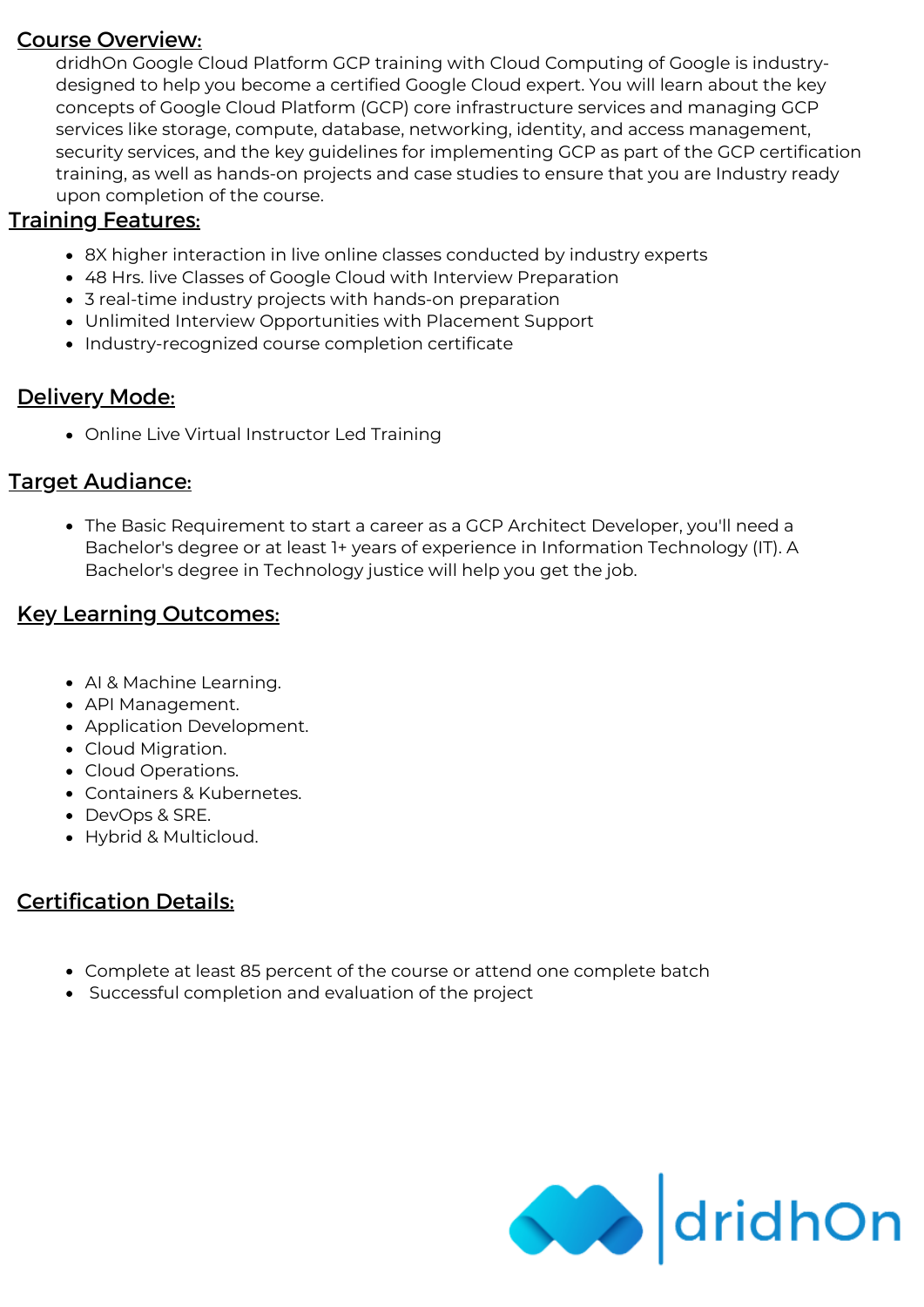## Google Cloud Platform (GCP) Course Outline:

#### Module 01 - Introduction to Google Cloud

- 1.1 Understanding the fundamentals of Google Cloud Platform
- 1.2 The Google Global infrastructure
- 1.3 Products for storage, compute, networking, Machine Learning, and more
- 1.4 Availability zones
- 1.5 Different projects running on the GCP infrastructure, including Google projects

### Module 02 - Google Cloud Services

- 2.1 Introduction to Google Cloud services
- 2.2 Managing Google services using command-line tools, app, and console
- 2.3 Installing and configuring SDK
- 2.4 Deploying Cloud Shell for GCP environment management
- 2.5 Deploying Gsutil

### Module 03 - Google Computing Services

- 3.1 Understanding Google computing services
- 3.2 Creating and managing virtual machines in Google Cloud
- 3.3 Launching VMs on-demand using Google Compute Engine
- 3.4 Choosing the right computing solutions based on the workload like memory or CPU
- 3.5 Important actions with Compute Engine
- 3.6 Balancing the load

#### Module 04 - Google Storage Services

- 4.1 Various storage services offered with Google Cloud
- 4.2 The process of storing and retrieving data
- 4.3 Rich content management
- 4.4 Hosting a website
- 4.5 Choosing the right storage options
- 4.6 Integrating on-premises with the cloud storage environment
- 4.7 Nearline and Coldline storage
- 4.8 Cloud Datastore

## Module 05 - Google Cloud APIs

- 5.1 Deploying Google Cloud for developing applications and for debugging and monitoring purposes
- 5.2 Choosing the right data storage for application data
- 5.3 Automating infrastructure
- 5.4 Managing the API
- 5.5 Cloud source
- 5.6 Functions and special APIs
- 5.7 Implementing and configuring Cloud Launcher and Deployment Manager
- 5.8 Application deployment using Cloud Engine